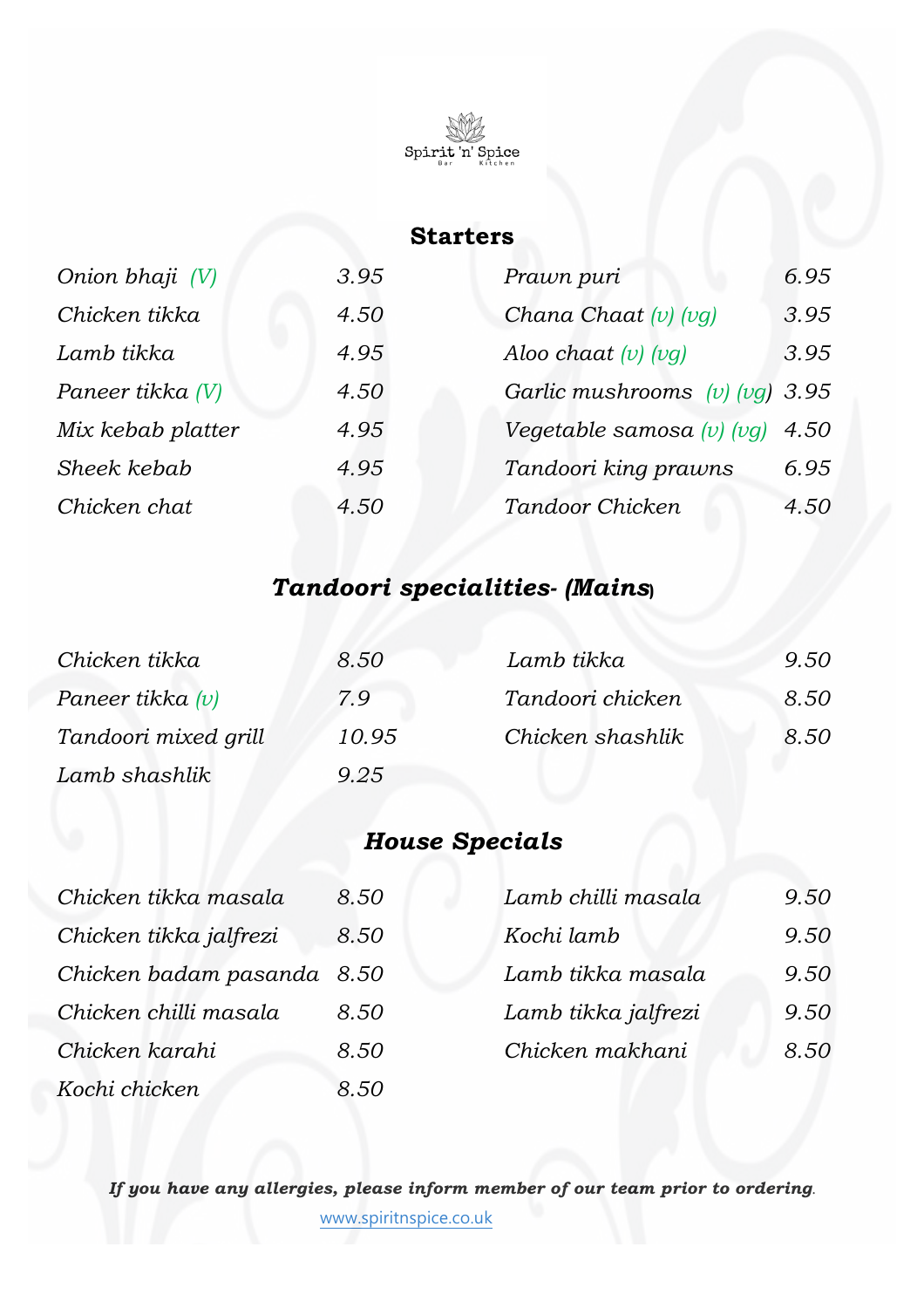# *Chef's specials*

| Chicken tikka | 9.25  |
|---------------|-------|
| Lamb tikka    | 10.50 |
| King prawn    | 11.50 |

*Choose any one from below*

| Naga jalfrezi              | Rezala                     | Naga |
|----------------------------|----------------------------|------|
| South Indian garlic chilli | North Indian garlic chilli |      |

# *Goan dishes*

| Goa chicken          | 8.50 | Chicken shakuti        | 8.50  |
|----------------------|------|------------------------|-------|
| Goa Lamb             | 9.50 | Chicken cafreal        | 8.50  |
| Goa green vegetables | 7.95 | Jhingo (Prawn) caldeen | 11.95 |

# *Traditional dishes*

| Chicken       | 7.95 | Paneer $(v)$ | 7.95  |
|---------------|------|--------------|-------|
| Lamb          | 8.50 | Vegetable(v) | 7.50  |
| Chicken tikka | 8.50 | King prawn   | 11.50 |
| Lamb tikka    | 9.50 |              |       |

## (*Choose from any of the following dishes*)

| Phall  | Rogan | Duplaza  | Madras | Korma   |
|--------|-------|----------|--------|---------|
| Pathia | Saag  | Vindaloo | Bhuna  | Dhansak |

*Vegetarian Dishes (v)*

| Mushroom bhaji | 6.25 | Cauliflower bhaji       | 6.25 |
|----------------|------|-------------------------|------|
| Saag aloo      | 6.25 | Saag paneer             | 7.95 |
| Matar paneer   | 7.95 | <b>Butter Paneer</b>    | 7.95 |
| Bombay aloo    | 6.25 | Aloo Gobi               | 6.25 |
| Tarka dhal     |      | 4.50 (side) 6.25 (main) |      |

*If you have any allergies, please inform member of our team prior to ordering*.

www.spiritnspice.co.uk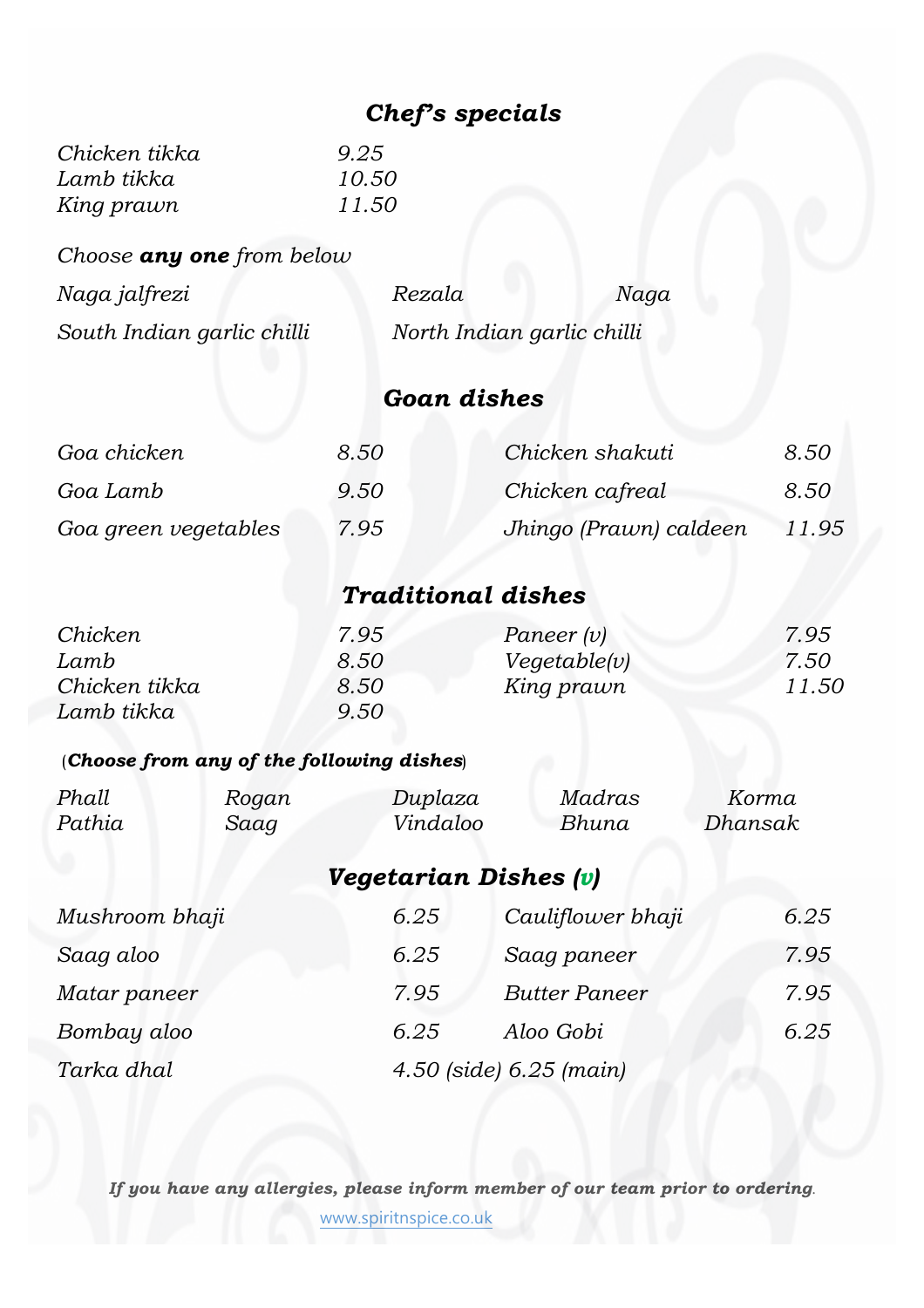# *Vegan- £7.25 (v) (vg)*

## *Aubergine or Chanaa or Mushroom or Okra or Aloo*

## *Choose any one from below:*

| Bhuna    | Madras   | Dhansak |
|----------|----------|---------|
| Jalfrezi | Vindaloo | Rogan   |
| Pathia   | Balti    | Kochi   |

# *Biryani Dishes (served with plain curry sauce)*

| Chicken biryani       | 10.95              |
|-----------------------|--------------------|
| Chicken tikka biryani | 11.50              |
| King prawn biryani    | 12.95              |
| Vegan Biryani         | £9.95 $(v)$ $(vg)$ |
| Vegetable Biryani     | £9.95 $(v)$        |

|                    | Rice               |      |
|--------------------|--------------------|------|
| Boiled rice        | 2.95 Pilau rice    | 3.50 |
| Egg fried rice     | 3.50 Mushroom rice | 3.50 |
| Chicken Fried rice | 3.95               |      |

|            | naan biyaa |              |      |
|------------|------------|--------------|------|
| Plain Nan  | 2.95       | Cheese Nan   | 3.50 |
| Keema Nan  | 3.50       | Peshwari Nan | 3.50 |
| Garlic Nan | 3.50       |              |      |

**Naan bread**

|                    | <b>Extras</b> |               |      |
|--------------------|---------------|---------------|------|
| Chips              | 3.50          | Massala Sauce | 4.50 |
| Spicy Masala chips | 4.50          | Curry Sauce   | 4.50 |
| Madras sauce       | 4.50          | Korma sauce   | 4.50 |
| Vindaloo sauce     | 4.50          |               |      |

*If you have any allergies, please inform member of our team prior to ordering*.

www.spiritnspice.co.uk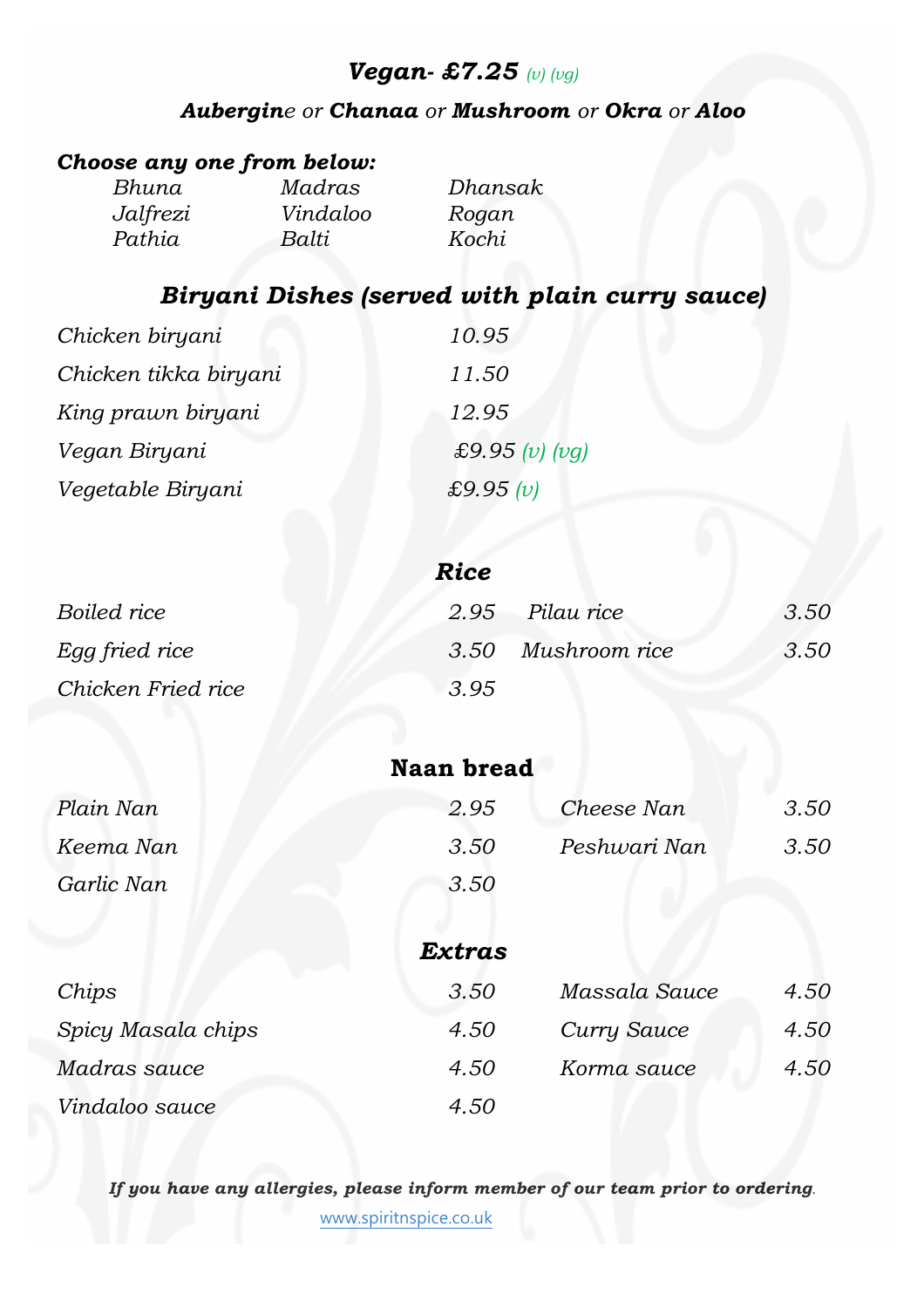# *Appetisers*

| Mango/Mint/Onions/Mixed Pickle |               |
|--------------------------------|---------------|
| <b>Chutneys</b>                | $1.00$ (each) |
| Spicy poppadum                 | 0.95          |
| Poppadum                       | 0.90          |

## *Desserts 4.95*

*Gulab Jamun with Ice-cream Gaajar Ka Halwa (Carrot Pudding)*

> Thanks for dining with us. For delivery & Collection please visit **www.spiritnspice.co.uk or Call us 01639644510**

For Private Parties, Events please ask a member of our team.

*If you have any allergies, please inform member of our team prior to ordering*. www.spiritnspice.co.uk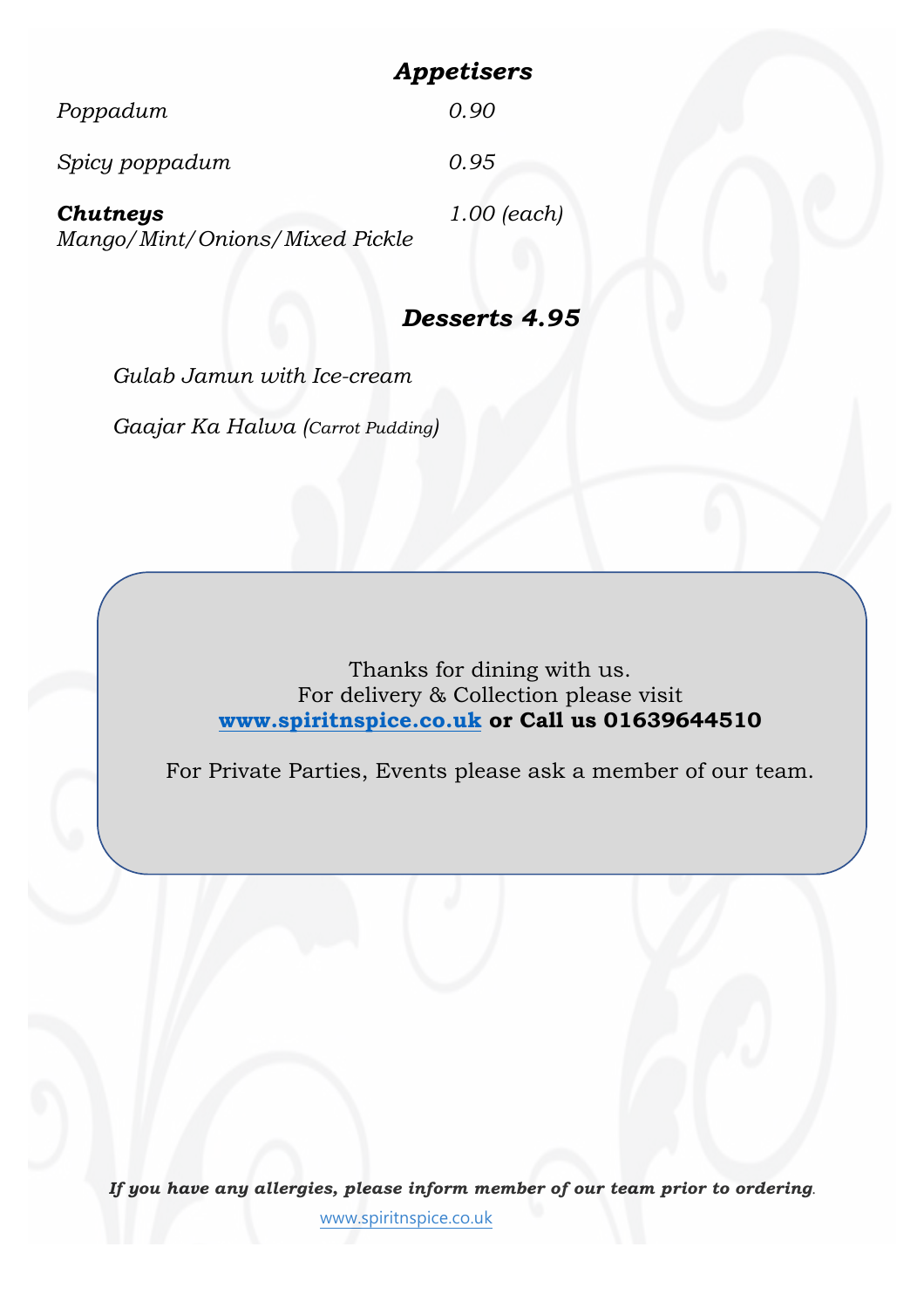## **DRINKS**

**WINES**

| <b>WHITE</b>                              | 125ml | 175ml | 250ml | <b>Bottle</b> |
|-------------------------------------------|-------|-------|-------|---------------|
| Oyster Bay Sauvignon Blanc                | 5.95  | 7.50  | 8.95  | 24.95         |
| Yellow Tail Pinot Grigio                  | 4.95  | 6.95  | 7.95  | 18.95         |
| Chardonnay<br><b>ROSÉ</b>                 | 4.95  | 6.95  | 7.95  | 18.95         |
| Jack Rabbit White Zinfandel<br><b>RED</b> | 4.95  | 6.95  | 7.95  | 18.95         |
| Trivento Argentina Malbec                 | 4.95  | 6.95  | 7.95  | 18.95         |
| Wolf Blass Y.L Cabernet Sauv              | 4.95  | 6.95  | 7.95  | 18.95         |
| Jack Rabbit Shiraz                        | 4.95  | 6.95  | 7.95  | 18.95         |

### **PROSECCO**

## **LAGER Bottles (300ml) ALE Bottles**

| 3.70                  |  |  |
|-----------------------|--|--|
| 3.70                  |  |  |
| 3.70                  |  |  |
| 3.70                  |  |  |
| 4.50                  |  |  |
| San Miguel(600ml)4.50 |  |  |
|                       |  |  |

| Corona    | 3.70 | Gower Gold Doom Bar | 4.35 |
|-----------|------|---------------------|------|
| Peroni    | 3.70 | Old Speckled Hen    | 4.00 |
| Desparado | 3.70 | Doombar             | 4.00 |

### **CIDER Bottles Rekordelig 4.60** Strawberry & lime

Mango & Raspberry

*If you have any allergies, please inform member of our team prior to ordering*.